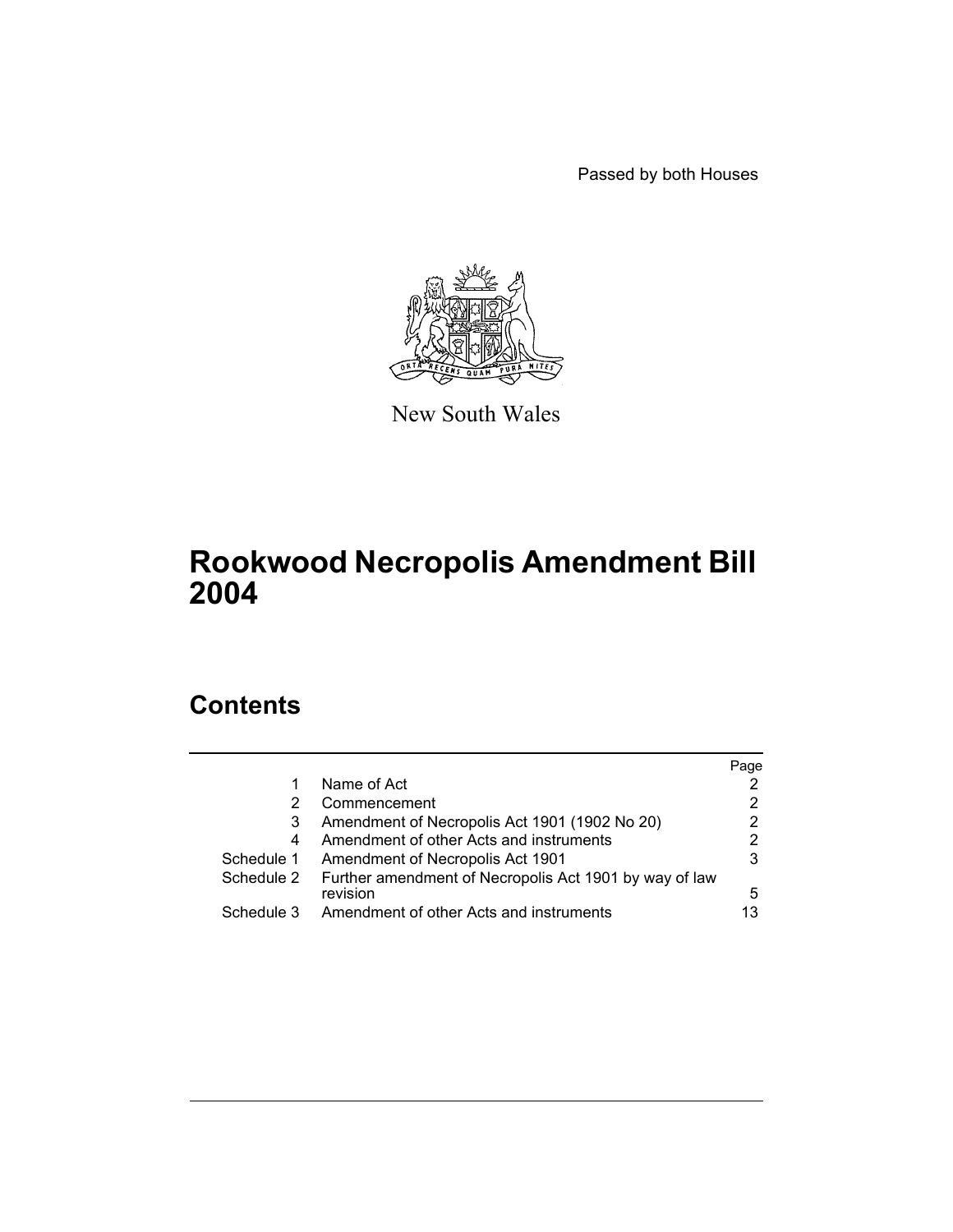**Contents** 

Page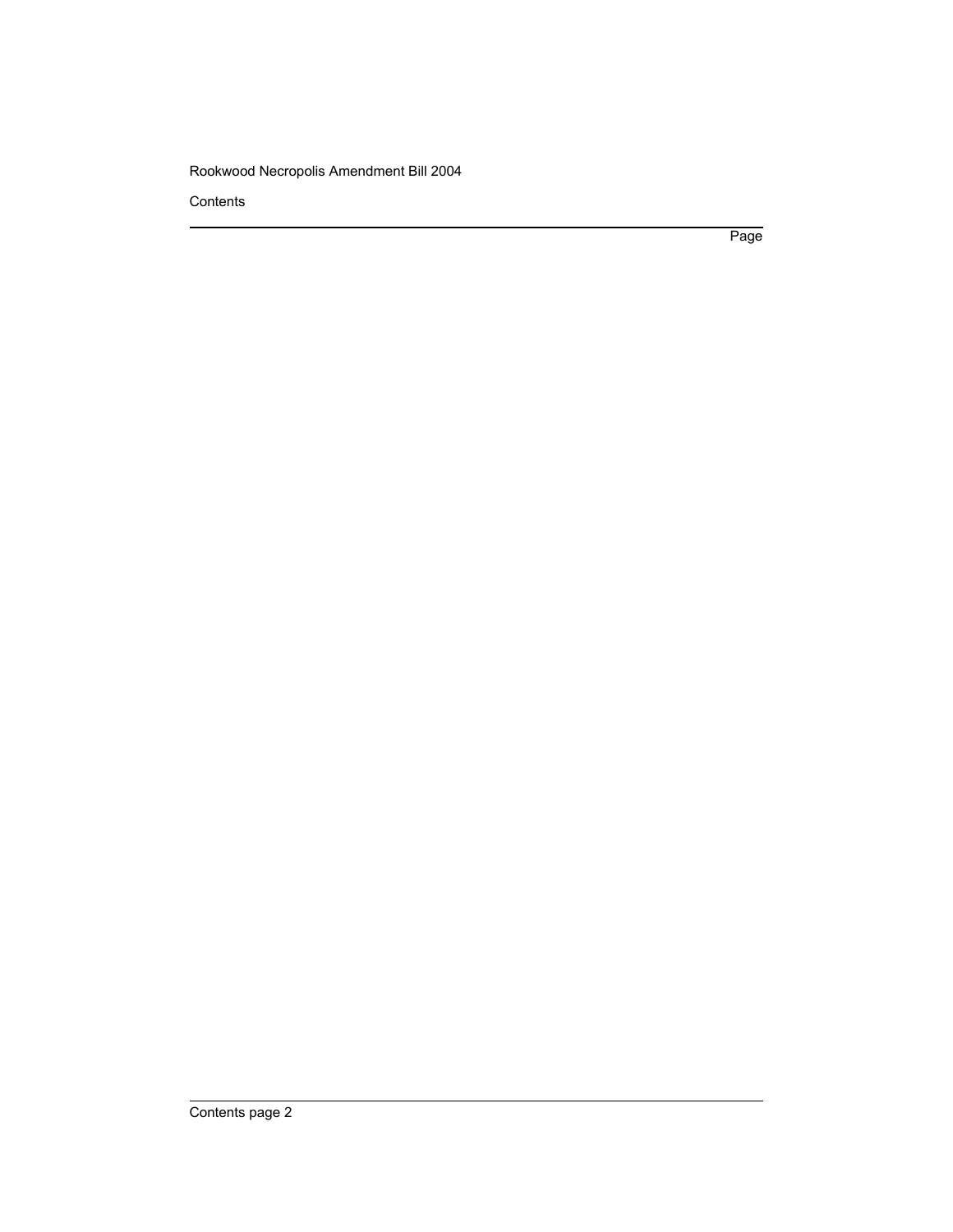*I certify that this PUBLIC BILL, which originated in the LEGISLATIVE ASSEMBLY, has finally passed the LEGISLATIVE COUNCIL and the LEGISLATIVE ASSEMBLY of NEW SOUTH WALES.*

> *Clerk of the Legislative Assembly. Legislative Assembly, Sydney, , 2004*



New South Wales

# **Rookwood Necropolis Amendment Bill 2004**

Act No , 2004

An Act to amend the *Necropolis Act 1901* with respect to the establishment and operation of certain crematoria; and for other purposes.

*I have examined this Bill, and find it to correspond in all respects with the Bill as finally passed by both Houses.*

*Chairman of Committees of the Legislative Assembly.*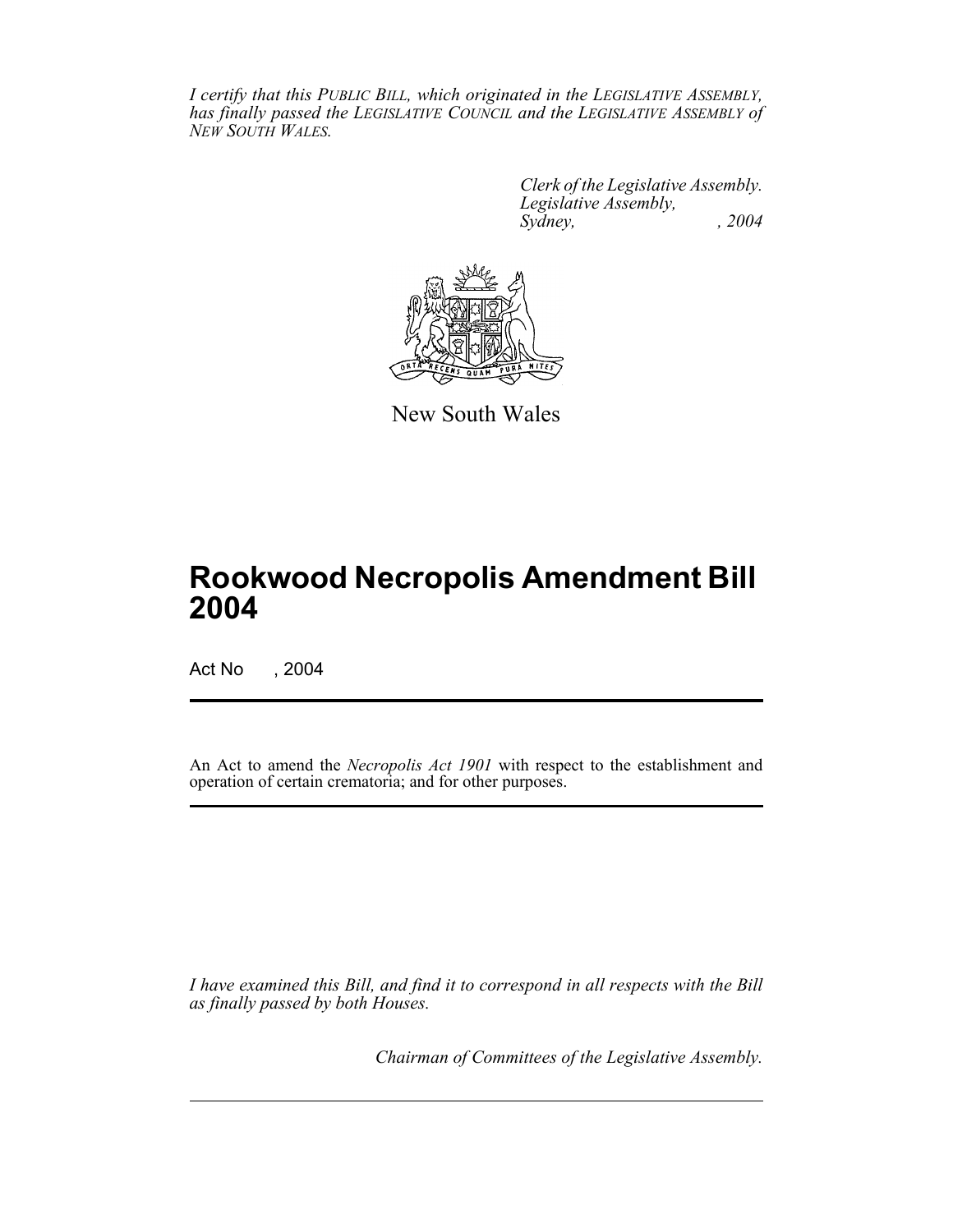#### **The Legislature of New South Wales enacts:**

#### **1 Name of Act**

This Act is the *Rookwood Necropolis Amendment Act 2004*.

#### <span id="page-3-0"></span>**2 Commencement**

- (1) This Act commences on the date of assent, subject to subsection (2).
- (2) Schedules 1 and 3.2 commence on a day or days to be appointed by proclamation.

#### <span id="page-3-1"></span>**3 Amendment of Necropolis Act 1901 (1902 No 20)**

The *Necropolis Act 1901* is amended as set out in Schedules 1 and 2.

#### <span id="page-3-2"></span>**4 Amendment of other Acts and instruments**

Each Act and instrument listed in Schedule 3 is amended as set out in that Schedule.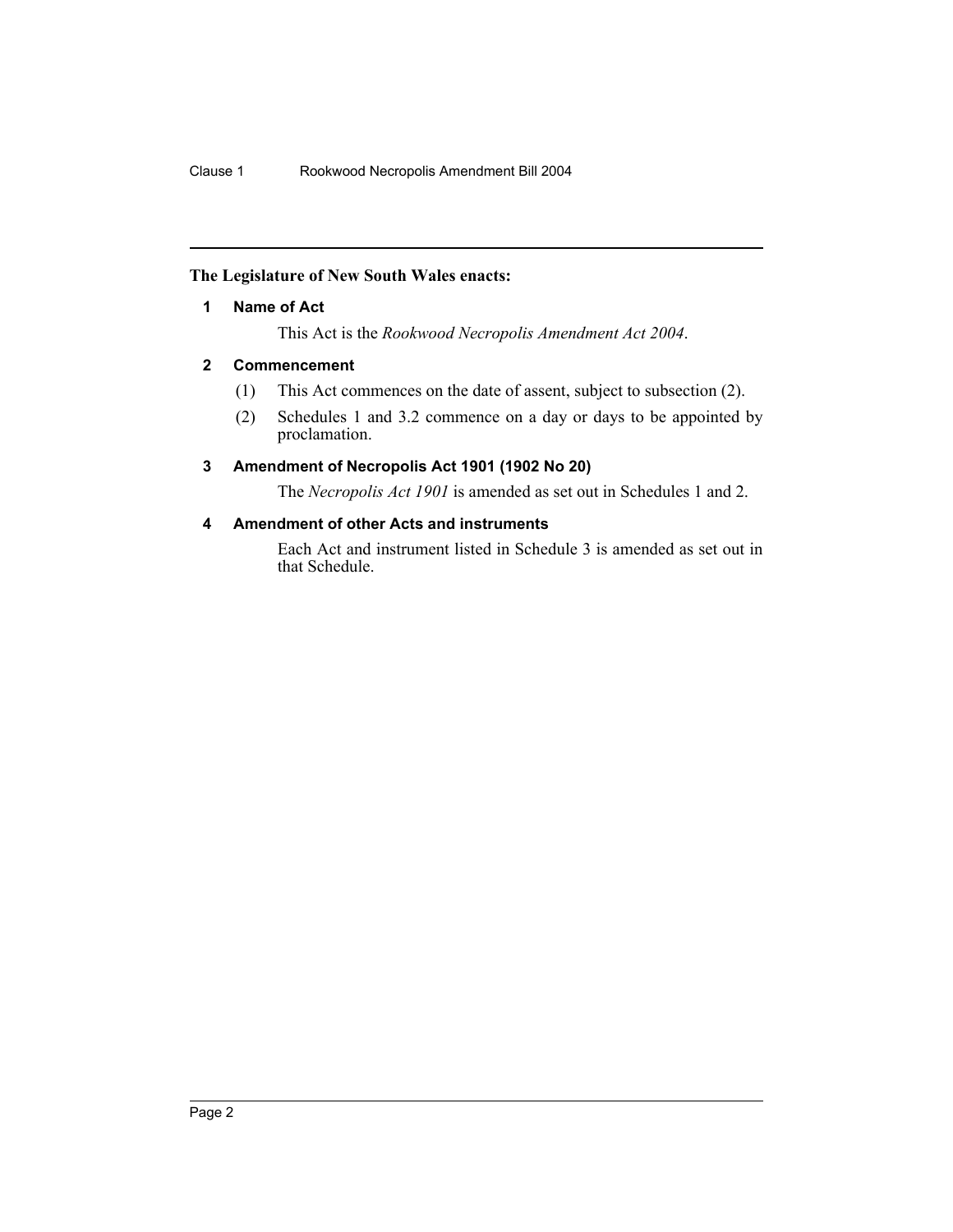Amendment of Necropolis Act 1901 Schedule 1

### <span id="page-4-0"></span>**Schedule 1 Amendment of Necropolis Act 1901**

(Section 3)

#### **[1] Section 6A Setting aside land for different purposes**

Insert "or crematorium" after "cemetery" wherever occurring in section 6A (1) and (2).

#### **[2] Section 8E**

Insert after section 8D:

#### **8E Right of appeal against valuations of general crematorium site**

- (1) The lessor or lessee under the general crematorium lease, or the Joint Committee, may appeal to the Land and Environment Court against a valuation made by the Valuer-General under clause 5 of Schedule 3.
- (2) Pending the determination of an appeal under this section, the valuation to which the appeal relates, and the lessee's liability for any rent payable on the basis of that valuation, are unaffected by the appeal.

#### **[3] Section 20B**

Omit the section. Insert instead:

#### **20B Contributions payable to Joint Committee by reserve trusts etc**

- (1) As soon as practicable after the beginning of each calendar year, the Joint Committee:
	- (a) must make estimates for that year of its expenditure and of its revenue apart from this section, and
	- (b) must determine, on the basis of those estimates, the total amount that it will need to obtain for that year from contributions from the reserve trusts and from the general crematorium lessee, and
	- (c) must notify the Minister of the total amount so determined, and
	- (d) subject to the Minister's approval of the total amount so determined, must determine, in accordance with the regulations, the contribution payable by each reserve trust, and the general crematorium lessee, in respect of that amount, and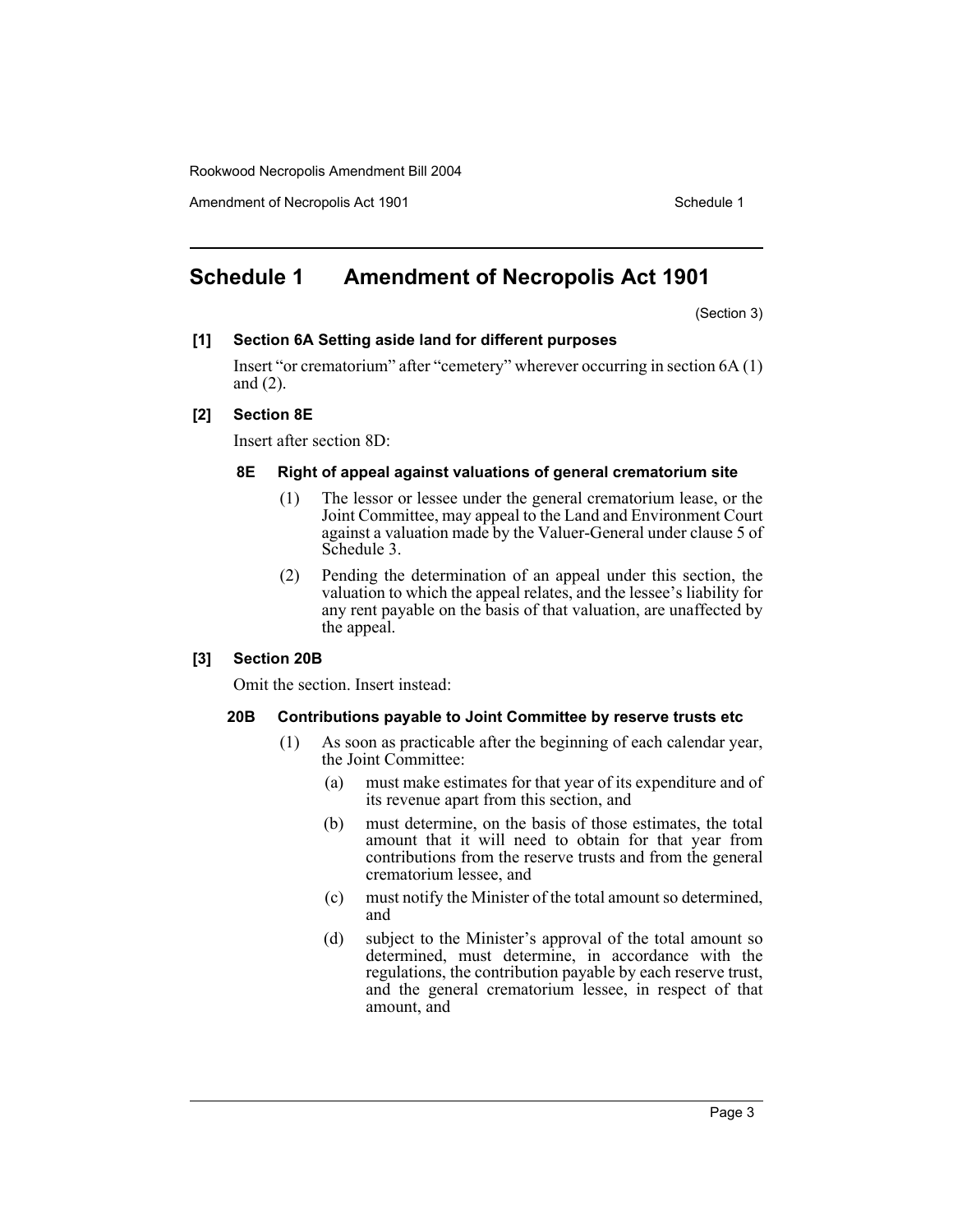Schedule 1 Amendment of Necropolis Act 1901

- (e) must notify each reserve trust, and the general crematorium lessee, of the contribution payable by it for that year.
- (2) Each reserve trust, and the general crematorium lessee, must pay the amount of its contribution within 60 days after receiving notice from the Joint Committee to do so.

#### **[4] Sections 20G and 20H**

Insert after section 20F:

#### **20G Fees payable to Joint Committee by reserve trusts operating crematoria**

Within 7 days after the end of each quarter, each reserve trust that operates a crematorium must pay to the Joint Committee such fees as may be prescribed by the regulations with respect to the cremations carried out by it during that quarter in the Necropolis.

#### **20H Information to be provided to Joint Committee by reserve trusts etc**

Within 7 days after the end of each quarter, each reserve trust, and the general crematorium lessee, must provide the Joint Committee with the number of interments and cremations carried out by it during that quarter in the Necropolis.

#### **[5] Section 36A**

Insert after section 36:

#### **36A Recovery of contributions, fees and other amounts**

The Joint Committee may recover any contribution, fee or other amount due to it under this Act as a debt in a court of competent jurisdiction.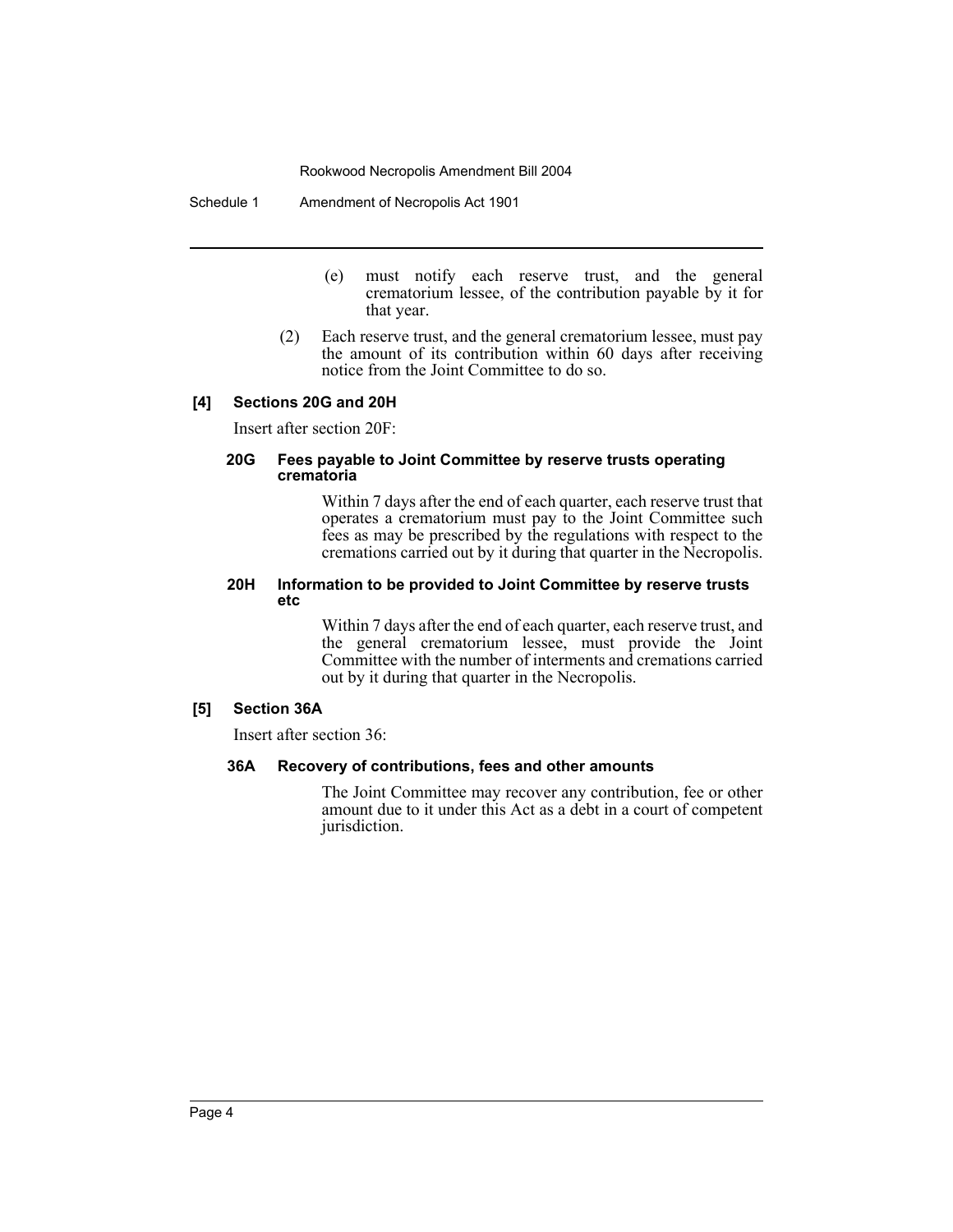Further amendment of Necropolis Act 1901 by way of law revision Schedule 2

### <span id="page-6-0"></span>**Schedule 2 Further amendment of Necropolis Act 1901 by way of law revision**

(Section 3)

**[1] Part 1, heading**

Insert before section 1:

### **Part 1 Preliminary**

#### **[2] Section 1 Name of Act**

Omit "*Necropolis Act 1901*". Insert instead "*Rookwood Necropolis Act 1901*".

**[3] Section 2 Repeal**

Omit the section.

#### **[4] Section 4 Existing proclamation etc**

Omit the section.

#### **[5] Section 6 Definitions**

Omit the definition of *Trustees* from section 6 (1).

Insert in alphabetical order:

*general crematorium lease* means a lease referred to in section 8B.

*general crematorium site* means the land described in Schedule 2.

*quarter* means the period beginning 1 January, 1 April, 1 July or 1 October in each year.

*reserve trust*, in relation to land set aside for use as a cemetery or crematorium under this Act, means the reserve trust that, under section 92 of the *Crown Lands Act 1989*, is constituted and appointed as trustee of that land.

#### **[6] Section 6 (2)**

Omit "land described in the Second Schedule".

Insert instead "general crematorium site".

#### **[7] Section 6 (4)**

Insert after section 6 (3):

(4) Notes included in this Act do not form part of this Act.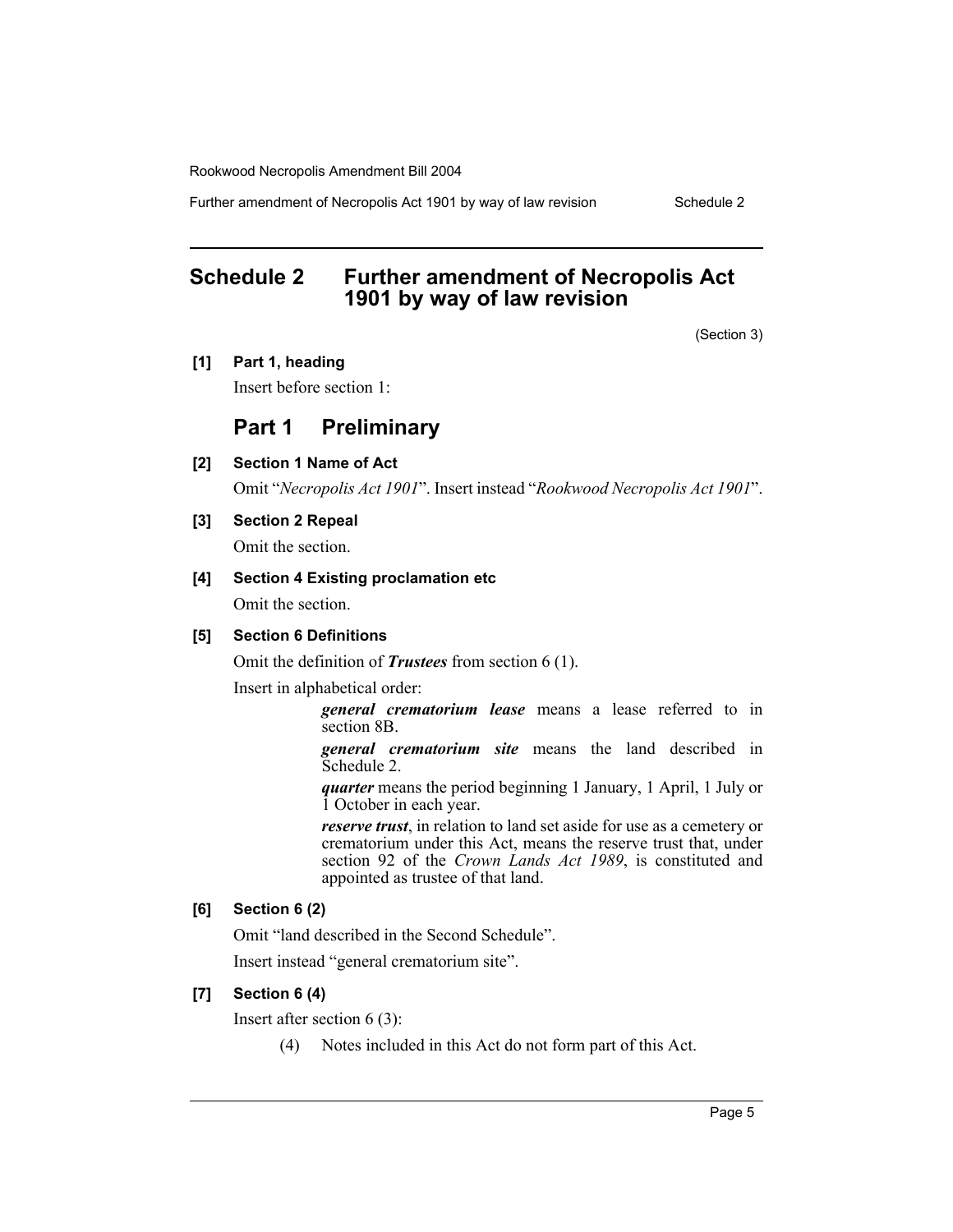Schedule 2 Further amendment of Necropolis Act 1901 by way of law revision

#### **[8] Section 6A**

Insert after section 6:

#### **6A Setting aside land for different purposes**

- (1) The Minister may, by notification published in the Gazette, set aside land within the Necropolis for the following purposes:
	- (a) for use as a cemetery,
	- (b) for conservation as a historic site.
- (2) Land that is set aside for use as a cemetery may be set aside generally or for a particular religious denomination.
- (3) The general crematorium site is taken to have been set aside for use as a crematorium.
- (4) In the application of Part 5 of the *Crown Lands Act 1989* to land within the Necropolis, Crown land that is set aside under this section:
	- (a) is taken to be a reserve within the meaning of that Part, and
	- (b) is taken to have been dedicated for a public purpose under section 80 of that Act.
- (5) In the case of Crown land within the general crematorium site, a reserve trust is not to be constituted or appointed under section 92 of the *Crown Lands Act 1989* while a general crematorium lease is in force.
- (6) A reserve trust for land set apart under this Act has the functions conferred on it by or under this Act in addition to the functions conferred or imposed on it under the *Crown Lands Act 1989*.

#### **[9] Sections 7, 7A, 7B, 8 and 8A**

Omit the sections.

**[10] Part 2, heading**

Insert before section 8B:

## **Part 2 Lease of general crematorium site**

#### **[11] Section 8B Lease of general crematorium site**

Omit "the Second Schedule" wherever occurring. Insert instead "Schedule 2".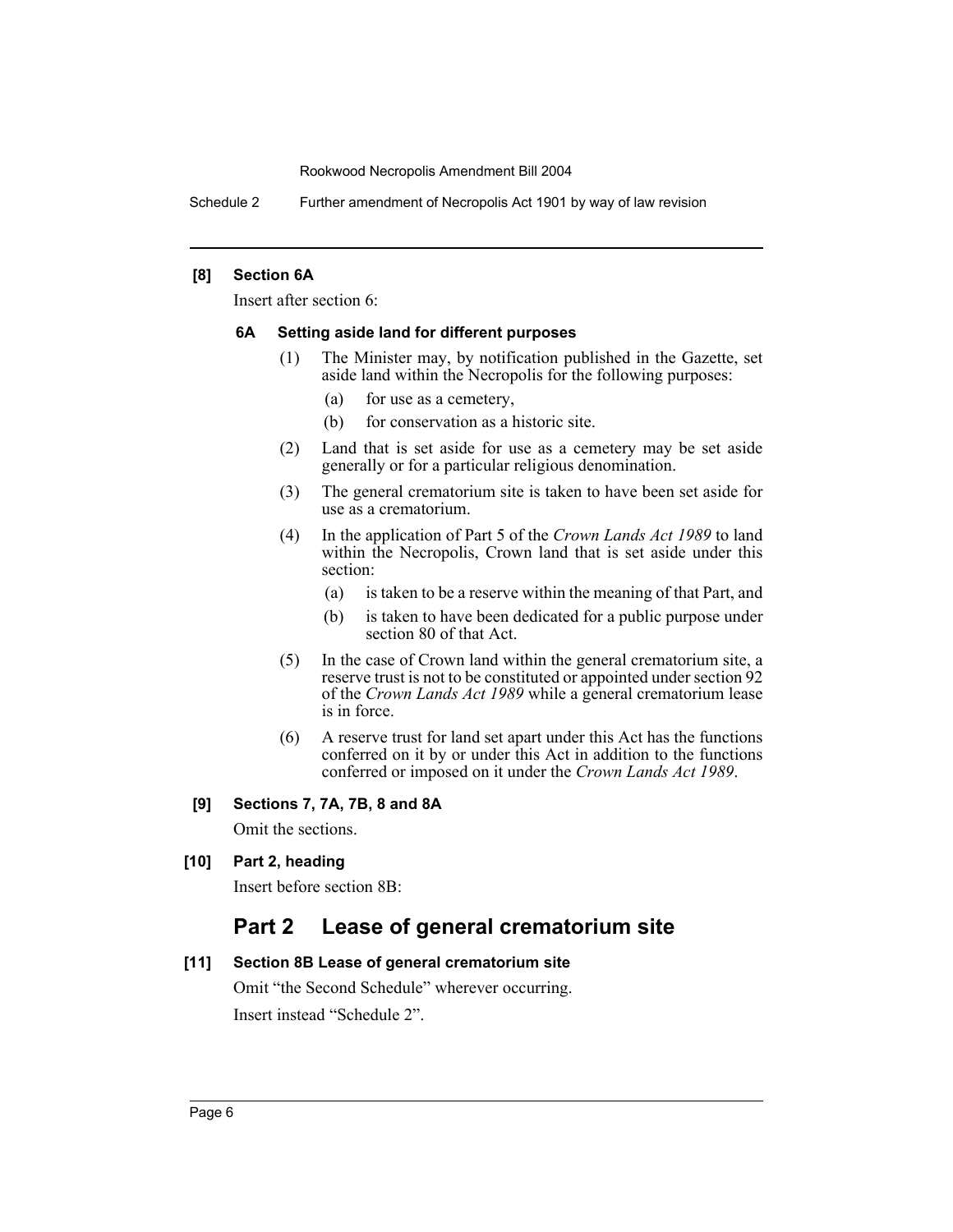Further amendment of Necropolis Act 1901 by way of law revision Schedule 2

#### **[12] Section 8B (3)**

Omit "trustees". Insert instead "a reserve trust".

### **[13] Section 8C Extension of general crematorium lease** Omit "the Second Schedule" from section 8C (1) (a). Insert instead "Schedule 2".

#### **[14] Section 8C (1) (b) and (2)**

Omit "land described in the Second Schedule" wherever occurring. Insert instead "general crematorium site".

#### **[15] Section 8C (2)**

Omit "the lease referred to in section 8B". Insert instead "the general crematorium lease".

#### **[16] Section 8D Amendment of general crematorium lease**

Omit "the lease referred to in section 8B" from section 8D (1). Insert instead "the general crematorium lease".

#### **[17] Section 8D (1)**

Omit "the Third Schedule". Insert instead "Schedule 3".

#### **[18] Part 3, heading**

Insert before section 9:

### **Part 3 Functions of reserve trusts**

**[19] Section 9 Parts of land dedicated in 1887 and added to general cemetery may be set apart for denominations**

Omit the section.

#### **[20] Sections 10, 10A, 11 (1) and (3), 20B (2) and (4), 20C (1), 20E (including heading), Fourth Schedule**

Omit "the trustees" and "body of trustees" wherever occurring. Insert instead "the reserve trust" and "reserve trust", respectively.

#### **[21] Section 10 Adjustment of boundaries**

Omit "such trustees". Insert instead "such reserve trust".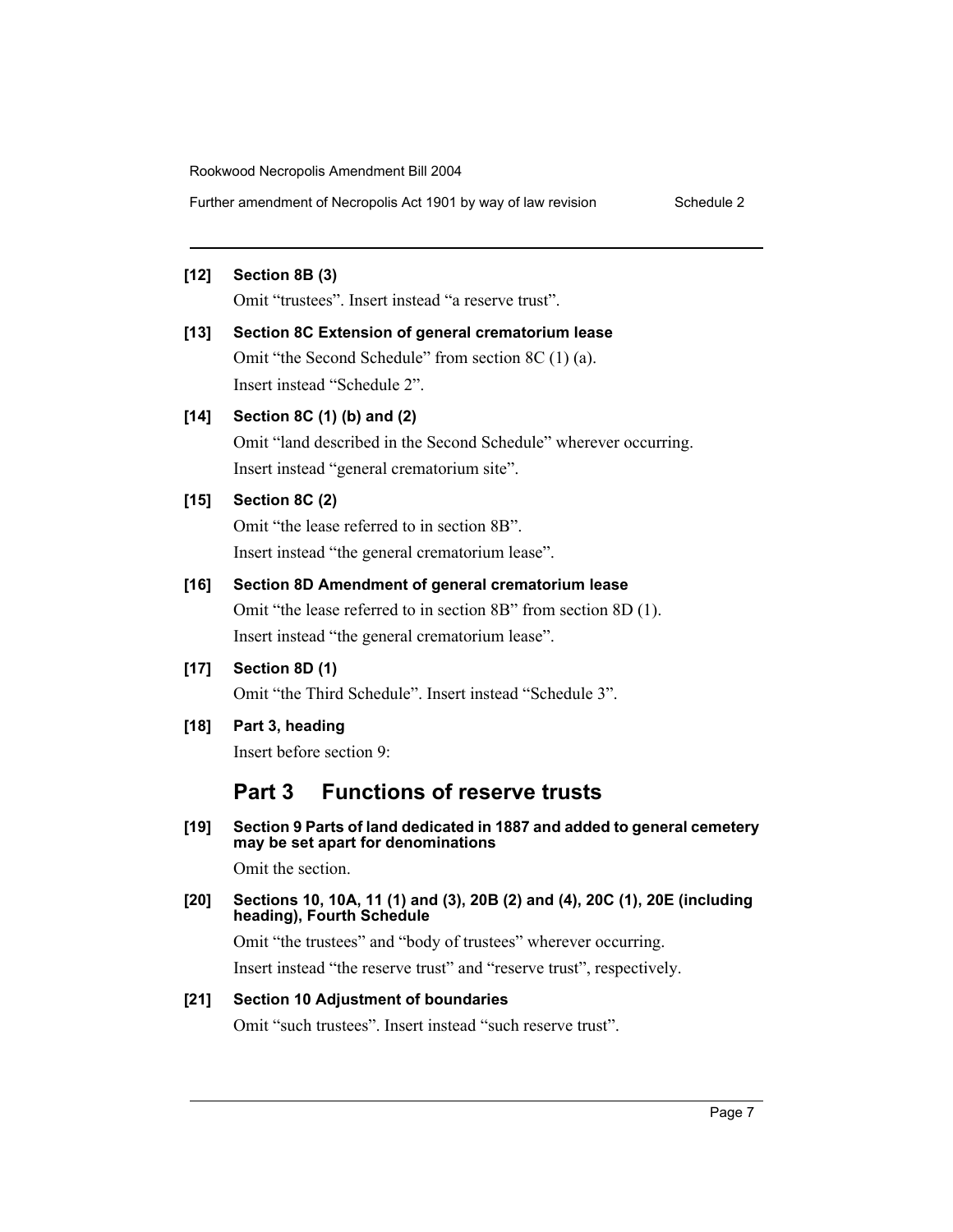Schedule 2 Further amendment of Necropolis Act 1901 by way of law revision

#### **[22] Section 10A Divesting of land with consent of reserve trust**

Omit "them" from section 10A (1). Insert instead "the reserve trust".

#### **[23] Section 11 Vesting of lands set apart**

Omit "and their successors" wherever occurring.

#### **[24] Section 11 (2)**

Omit "of trustees" and "those trustees". Insert instead "of a reserve trust" and "the reserve trust", respectively.

#### **[25] Section 11 (2)**

Omit "land described in the Second Schedule, that land". Insert instead "general crematorium site, that site".

#### **[26] Sections 12–15, 17, 18 and 19**

Omit the sections.

#### **[27] Part 4, heading**

Insert before section 20:

### **Part 4 Joint Committee of Necropolis Trustees**

**[28] Section 20 Joint Committee of Necropolis Trustees** Omit section 20 (2).

#### **[29] Section 20 (5) (a)**

Omit the paragraph. Insert instead:

(a) a member nominated by each reserve trust and appointed by the Minister, and

### **[30] Section 20 (6)**

Omit "(other than a person nominated by trustees)".

#### **[31] Section 20 (7)**

Omit "The Fourth Schedule". Insert instead "Schedule 4".

#### **[32] Section 20B Contributions to Joint Committee by reserve trust**

Omit "(except the Joint Committee itself)" from section 20B (2).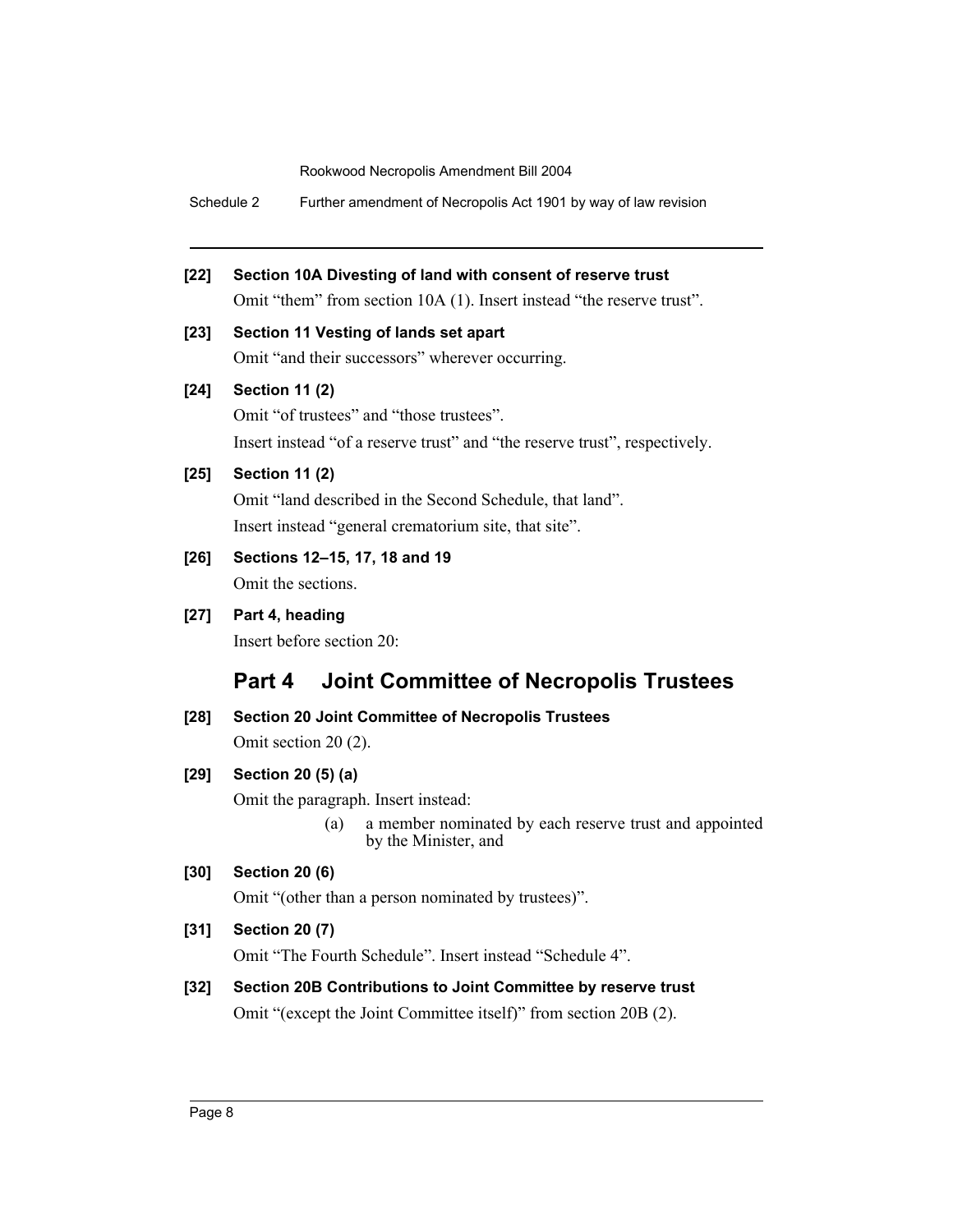Further amendment of Necropolis Act 1901 by way of law revision Schedule 2

#### **[33] Section 20B (3) (a)**

Omit "bodies of trustees". Insert instead "reserve trusts".

#### **[34] Section 20B (5)**

Omit the subsection. Insert instead:

(5) While there is no reserve trust of the general crematorium site, a reference in this section to a reserve trust includes a reference to a person conducting a crematorium on that site.

#### **[35] Section 20C Provision of services by Joint Committee**

Omit "trustees" from section 20C (3) (b). Insert instead "the reserve trust".

#### **[36] Section 20D Preparation of plans of management by Joint Committee**

Omit section 20D (2). Insert instead:

(2) The provisions of Division 6 of Part 5 of the *Crown Lands Act 1989* apply to a plan of management under this section in the same way as they apply to a plan of management under that Division.

#### **[37] Section 20D (3)**

Omit "Those sections". Insert instead "Those provisions".

#### **[38] Sections 21–25 and 28–35**

Omit the sections.

#### **[39] Part 5, heading**

Insert before section 36:

### **Part 5 Miscellaneous**

**[40] Section 36 Delegation by Minister** Omit section 36  $(2)$ – $(6)$ .

### **[41] Section 37 Regulations** Omit section 37 (2) (a), (c) and (d).

#### **[42] Section 37 (2) (b1)**

Omit "trustees". Insert instead "reserve trusts".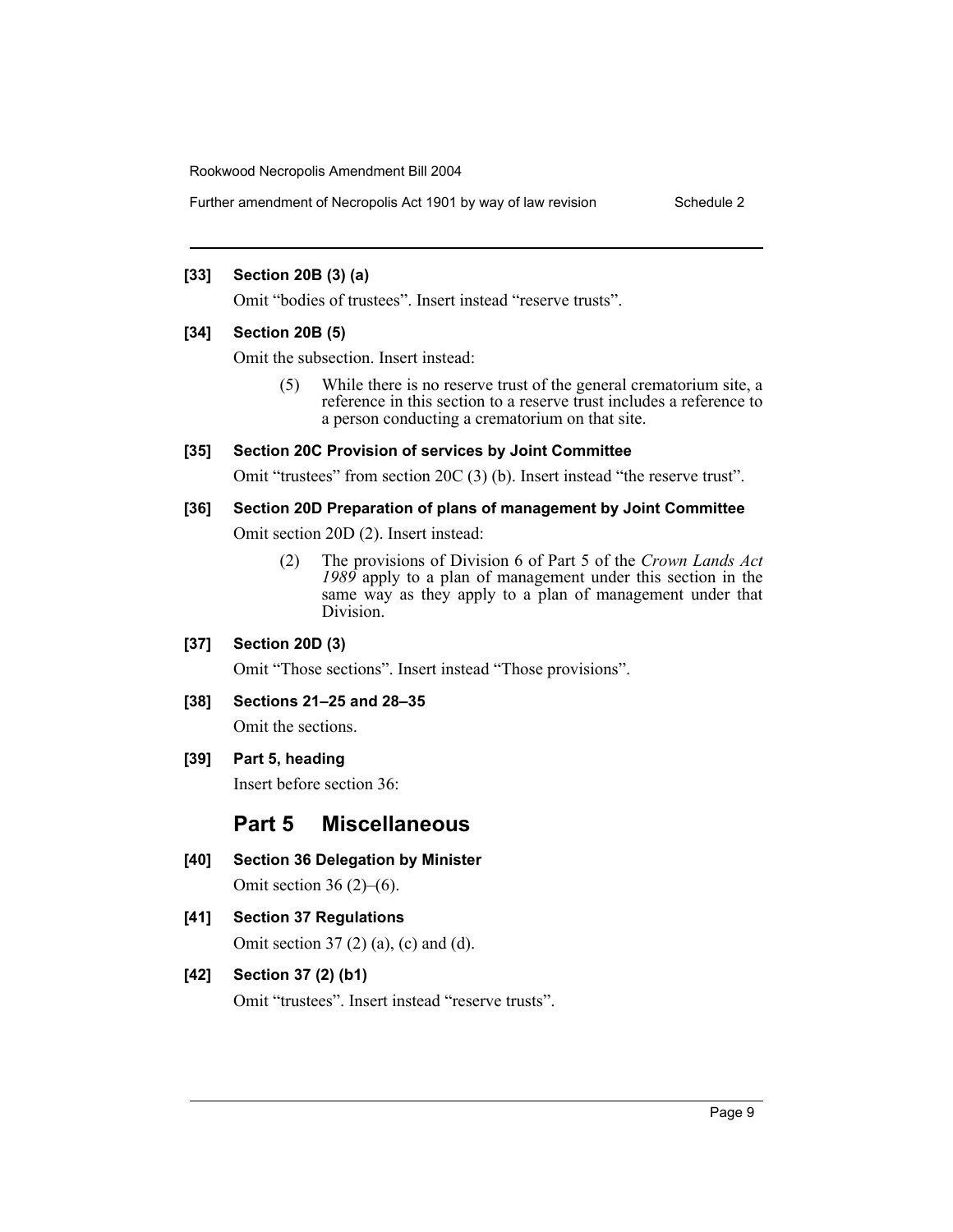Schedule 2 Further amendment of Necropolis Act 1901 by way of law revision

#### **[43] Section 37 (3) and (4)**

Omit the subsections.

#### **[44] Section 38 Savings and transitional provisions**

Omit "The Fifth Schedule". Insert instead "Schedule 5".

#### **[45] First Schedule**

Omit the Schedule.

#### **[46] Second Schedule**

Omit the heading. Insert instead:

### **Schedule 2 General crematorium site**

#### **[47] Second Schedule**

Omit "(Section 8A)". Insert instead "(Section 8B)".

#### **[48] Third Schedule**

Omit the heading. Insert instead:

### **Schedule 3 Additional terms and conditions of general crematorium lease**

#### **[49] Third Schedule, clause 6 (2)**

Omit the subclause. Insert instead:

(2) The statement must be certified as correct by a registered company auditor within the meaning of the *Corporations Act 2001* of the Commonwealth.

#### **[50] Fourth Schedule**

Omit the heading. Insert instead:

### **Schedule 4 Constitution and procedure of Joint Committee**

#### **[51] Fourth Schedule, clause 5 (2)**

Omit "those trustees". Insert instead "the reserve trust".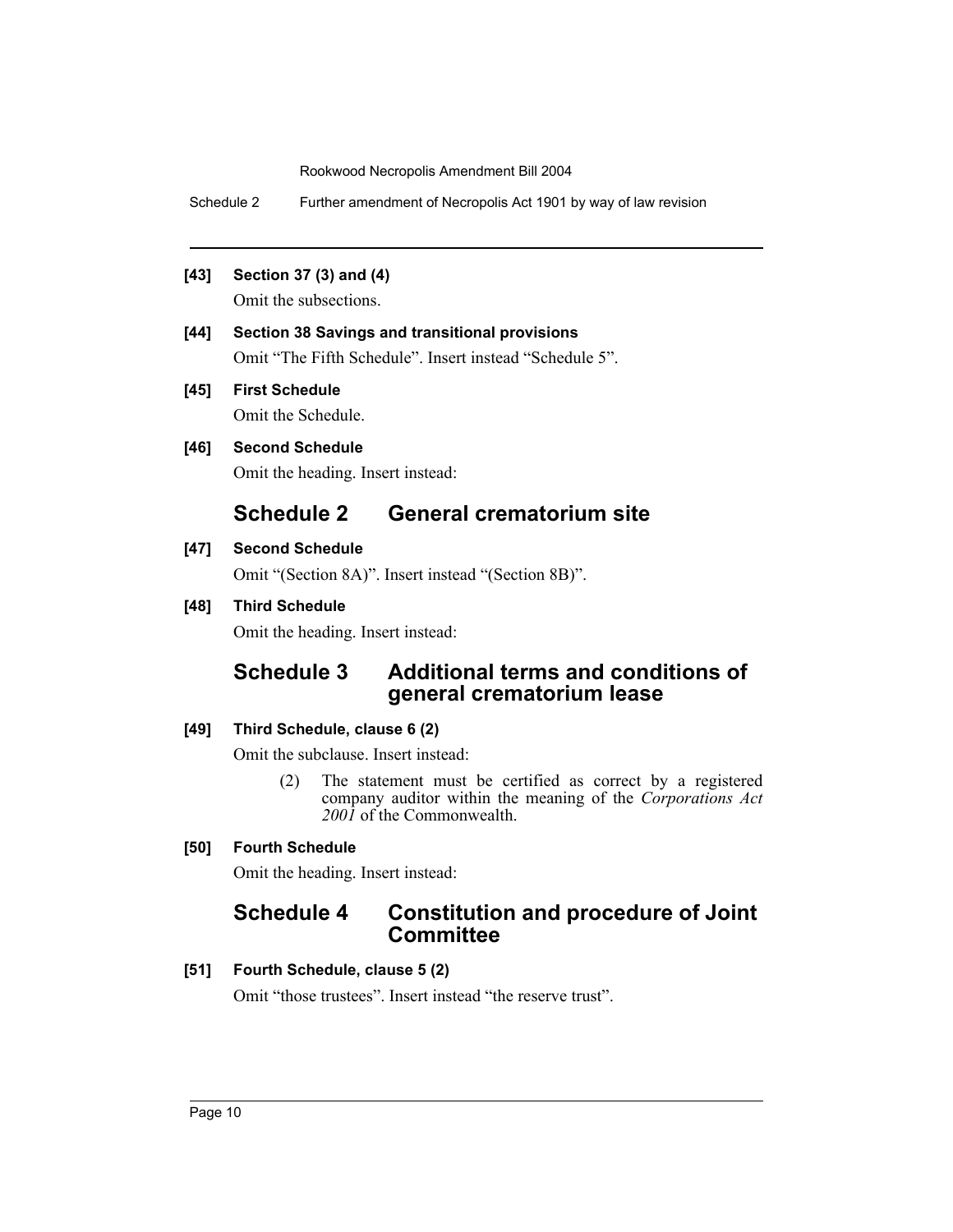Further amendment of Necropolis Act 1901 by way of law revision Schedule 2

#### **[52] Fourth Schedule, clause 5 (3)**

Omit "the trustees concerned fail". Insert instead "the reserve trust fails".

#### **[53] Fourth Schedule, clause 6 (1) (e)**

Omit the paragraph. Insert instead:

(e) becomes a mentally incapacitated person,

#### **[54] Fifth Schedule**

Omit the heading. Insert instead:

### **Schedule 5 Savings and transitional provisions**

### **[55] Fifth Schedule, Part 1, heading**

Insert before clause 1A of the Fifth Schedule:

### **Part 1 Preliminary**

#### **[56] Fifth Schedule, clause 1A**

Insert at the end of clause 1A (1): *Rookwood Necropolis Amendment Act 2004*

#### **[57] Fifth Schedule, Part 2, heading**

Insert before clause 1:

### **Part 2 Provisions consequent on enactment of Necropolis (Amendment) Act 1986**

#### **[58] Fifth Schedule, Part 3**

Insert after clause 5:

### **Part 3 Provisions consequent on enactment of Rookwood Necropolis Amendment Act 2004**

#### **6 Definition**

In this Part, *the 2004 amending Act* means the *Rookwood Necropolis Amendment Act 2004*.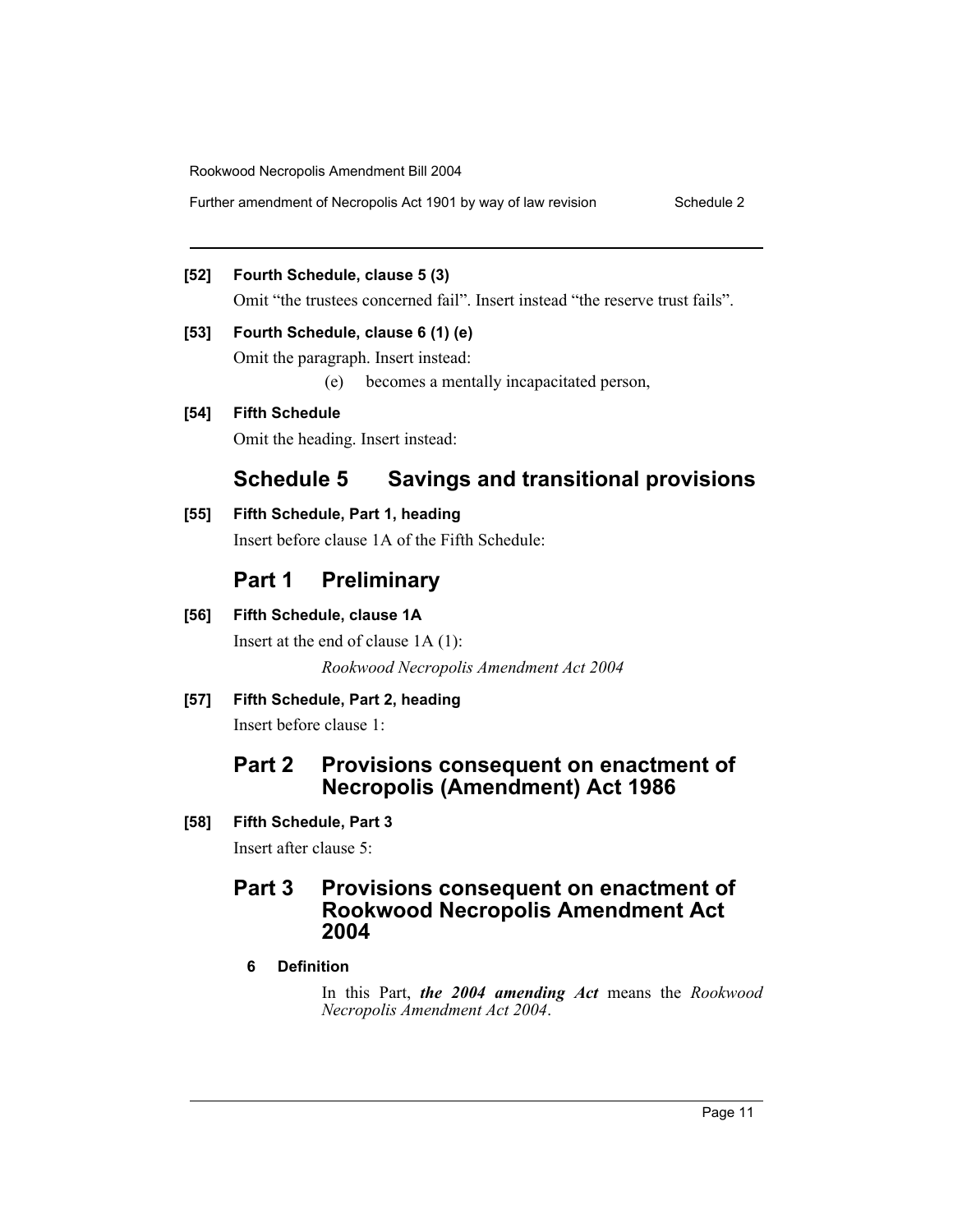Schedule 2 Further amendment of Necropolis Act 1901 by way of law revision

#### **7 Continuation of existing dedications**

Land that, immediately before the commencement of section 6A (as inserted by the 2004 amending Act), was dedicated or set apart for any purpose under section 7, 7A, 7B, 8 or 8A, as in force immediately before the repeal of those sections by that Act:

- (a) is taken to be set aside for that purpose under section 6A, and
- (b) is taken to be a reserve within the meaning of Part 5 of the *Crown Lands Act 1989*, and
- (c) is taken to have been dedicated for a public purpose under section 80 of the *Crown Lands Act 1989*.

**Note.** Under clause 4 of Schedule 8 to the *Crown Lands Act 1989*, the trustees of any such land are taken to have been constituted as a reserve trust under Part 5 of that Act.

#### **8 Application of section 8E**

Section 8E (as inserted by the 2004 amending Act) does not apply to any valuation made by the Valuer-General before the commencement of that section.

#### **9 Application of section 20B**

Section 20B (as inserted by the 2004 amending Act) does not apply to any calendar year that commenced before the commencement of that section.

#### **10 Exclusive rights of burial**

- (1) Any exclusive rights of burial subsisting under section 24 immediately before its repeal by the 2004 amending Act are taken to be exclusive rights of burial granted under clause 28 of the *Crown Lands (General Reserves) By-law 2001*.
- (2) Any action taken under section 24 in relation to any such exclusive rights of burial is deemed to have been taken under clause 31A of the *Crown Lands (General Reserves) By-law 2001*.
- (3) Any right to which a person was entitled under section 24A immediately before its repeal by the 2004 amending Act is taken to be a right to which the person is entitled under clause 31B of the *Crown Lands (General Reserves) By-law 2001*.

#### **11 Construction of certain references**

In any Act or instrument, a reference to the *Necropolis Act 1901* includes a reference to the *Rookwood Necropolis Act 1901*.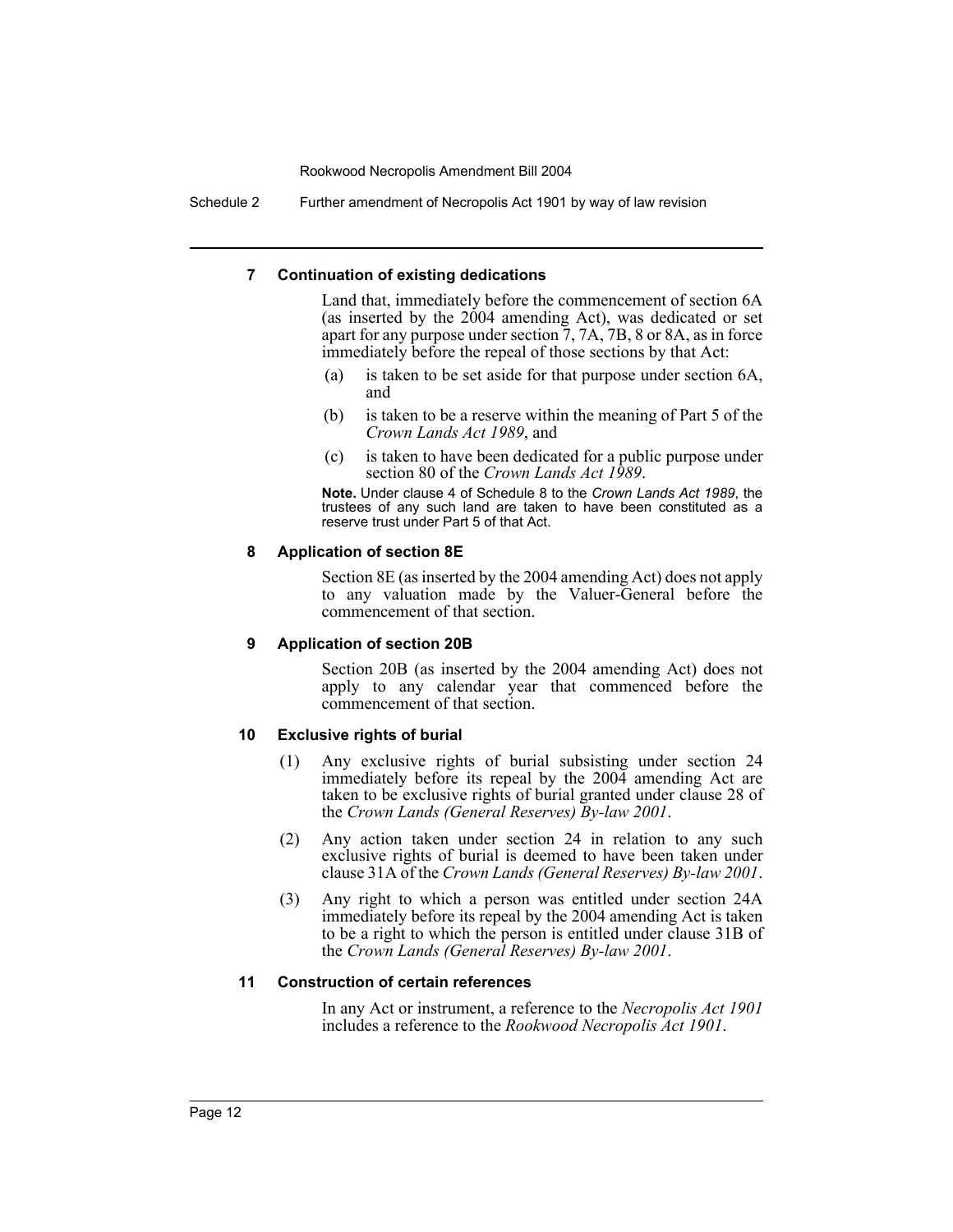Amendment of other Acts and instruments Schedule 3

### <span id="page-14-0"></span>**Schedule 3 Amendment of other Acts and instruments**

(Section 4)

#### **3.1 Crown Lands (General Reserves) By-law 2001**

#### **Schedule 1 Reserves to which this By-law applies**

Insert at the beginning of Part 2 of Schedule 1:

Each cemetery and crematorium within the Necropolis referred to in the *Rookwood Necropolis Act 1901*

### **3.2 Land and Environment Court Act 1979 No 204**

#### **Section 19 Class 3—land tenure, valuation, rating and compensation matters**

Insert after section 19 (b):

(b1) appeals under section 8E of the *Rookwood Necropolis Act 1901*,

### **3.3 Local Government Act 1993 No 30**

#### **Dictionary**

Insert "or for a public cemetery" after "public recreation" in paragraph (g) (i) of the definition of *public reserve*.

#### **3.4 Necropolis Regulation 2002**

#### **[1] Clauses 1 and 4**

Insert "*Rookwood*" before "*Necropolis*" wherever occurring.

#### **[2] Clause 4 Definitions**

Omit the definitions of *appropriate fee*, *burial place*, *relevant trust*, *secretary* and *trust*.

Insert in alphabetical order:

*reserve trust* means a reserve trust for land within the Necropolis.

#### **[3] Clause 6 Officers and employees**

Omit "The trusts and the Joint Committee may each".

Insert instead "The Joint Committee may".